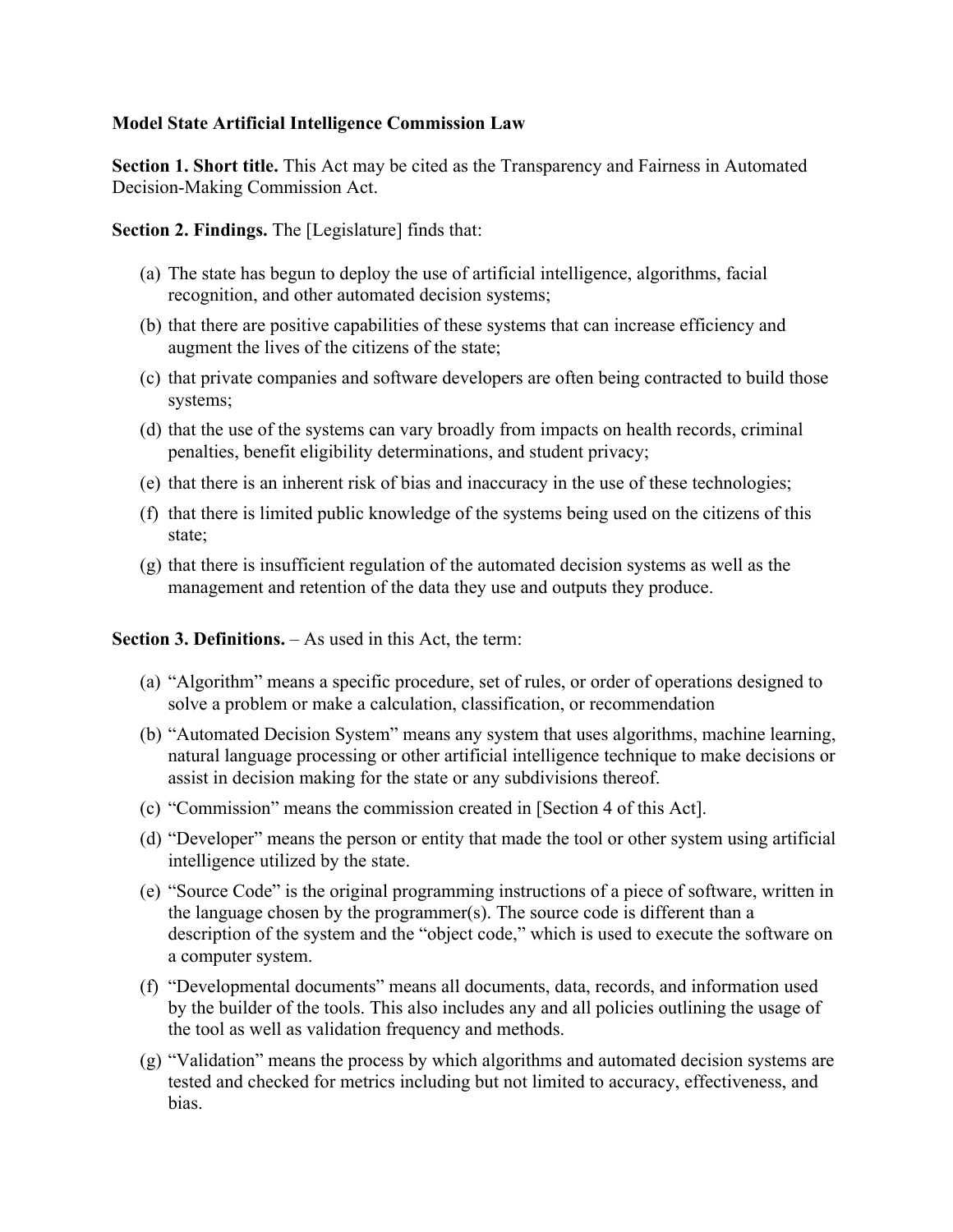- (h) "Report" refers to the official report that the Commission is required to make publicly available.
- (i) "Training data" means the data used to inform the development of any Automated Decision System.
- (j) "Power of examination" means that the commission will have authority to examine the developmental documents, source code, and any documents related to validation. This is regardless of any trade secret or IP protection defense claimed by the developer.
- (k) "Independent validation study" is an evaluation, completed by an entity other than the one that developed the system, of the accuracy, efficacy, and any biases of an Automated Decision System.

## **Section 4. Commission Creation and Operation.**

- (a) There shall be a special commission, known as the Transparency and Fairness in Automated Decision-making Commission, to review and publicly report on state uses of artificial intelligence and other automated decision systems and the effects of these systems, and to develop recommendations and best practices for the use of automated decision-making by state agencies.
- (b) The commission shall consist of the following members or their designees:
	- (1) 2 members of the house of representatives, 1 of whom shall be appointed by the minority leader; 2 members of the senate, 1 of whom shall be appointed by the minority leader;
	- (2) the chief justice of [the highest state judicial court];
	- (3) the attorney general;
	- (4) the inspector general;
	- (5) the secretary of health and human services;
	- (6) the secretary of [technology services];
	- (7) The secretary of [public safety and security];
	- (8) The chief counsel of the [public defender's office];
	- (9) Three technologists that specialize and are able to interpret source code, consider technological development workflows, consult regarding validation, to be appointed by the governor. These representatives should be able to speak to both the capabilities and limitations of automated decision systems in order to inform the feasibility of the commission's recommendations;
	- (10) Two representatives from non-profit organizations focusing on one or more of the following: open government, technology, privacy, ethics, or civil liberties, to be appointed by the governor;
	- (11) Two members of academic faculty from the state that are experts in the development, operation of, and social implications of data science, artificial intelligence, and machine learning, to be appointed by the governor.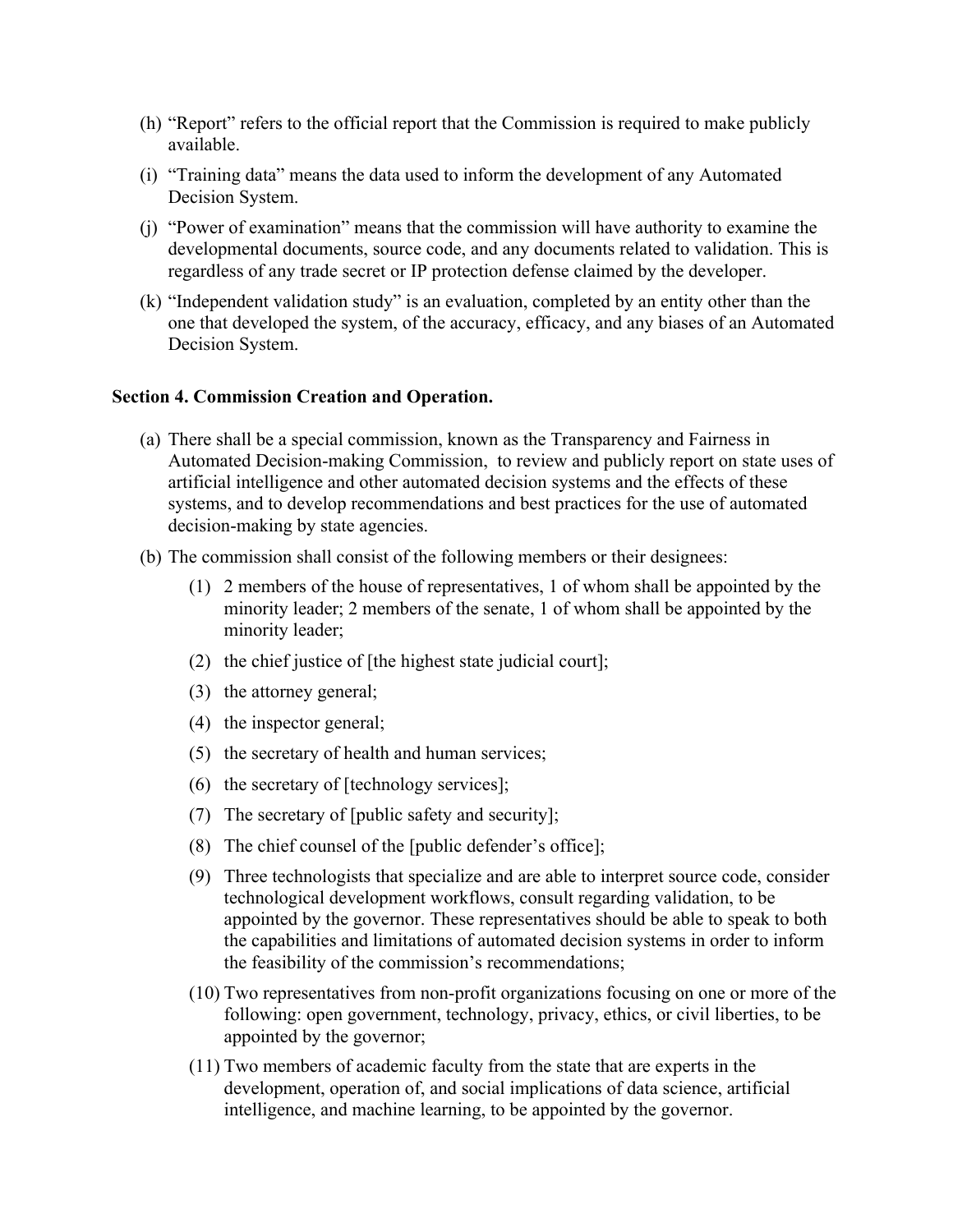- (c) All persons appointed to the commission shall have expertise in: artificial intelligence, technology, ethics, privacy, or computer science.
- (d) The appointing authorities shall coordinate their appointments to assure that commission membership is inclusive and reflects the racial, gender, geographic, urban, rural, and economic diversity of the state.
- (e) Members of the commission shall be appointed within 45 days of the effective date of this act.
- (f) At the first meeting, the commission shall elect from among themselves a chair, vice chair, and secretary position.
- (g) The commission shall complete the following two phases of study:
	- (1) The commission shall first review and catalogue each way algorithms or other automated decision systems are being used by the state. This survey should be complete and specific, including but not limited to: the identity of the developer and pertinent contract terms between the state and the developer; any state bodies or subdivisions using automated decision systems; the inputs used; the source of the inputs used; the purposes for which such systems are used; the validation policies, the logic of the automated decision system; the data maintenance and deletion policies; and the potential harms that could arise from the use of the system and how those risks are currently addressed. Inherent in this duty is the power of examination of this commission to survey and make public the systems used and their developers. The commission shall also review the experience other states have had in addressing the challenges of automated decision systems.
	- (2) The commission shall propose recommendations regarding the development and implementation of:
		- (i) The minimum technological standards and principles for all automated decision systems used by the state in any capacity;
		- (ii) A uniform data minimization, deletion and disclosure policy in order to maximize security and minimize unnecessary data exposure;
		- (iii) Procedures in which an individual affected by a decision made by a automated decision system used by the state may seek an opportunity to know the basis of that decision, including access to the factors, the logic, and techniques that produced the outcome, and procedures to correct that information or appeal the decision;
		- (iv) Procedures under which an individual may seek human review of an automated decision made about them;
		- (v) Procedures to ensure that automated decision systems do not reflect unfair bias or make impermissible discriminatory decisions;
		- (vi) Procedures to ensure that any automated decision systems considered by the state are only deployed after an adequate evaluation of its purpose and objectives, its benefits, as well as its risks;